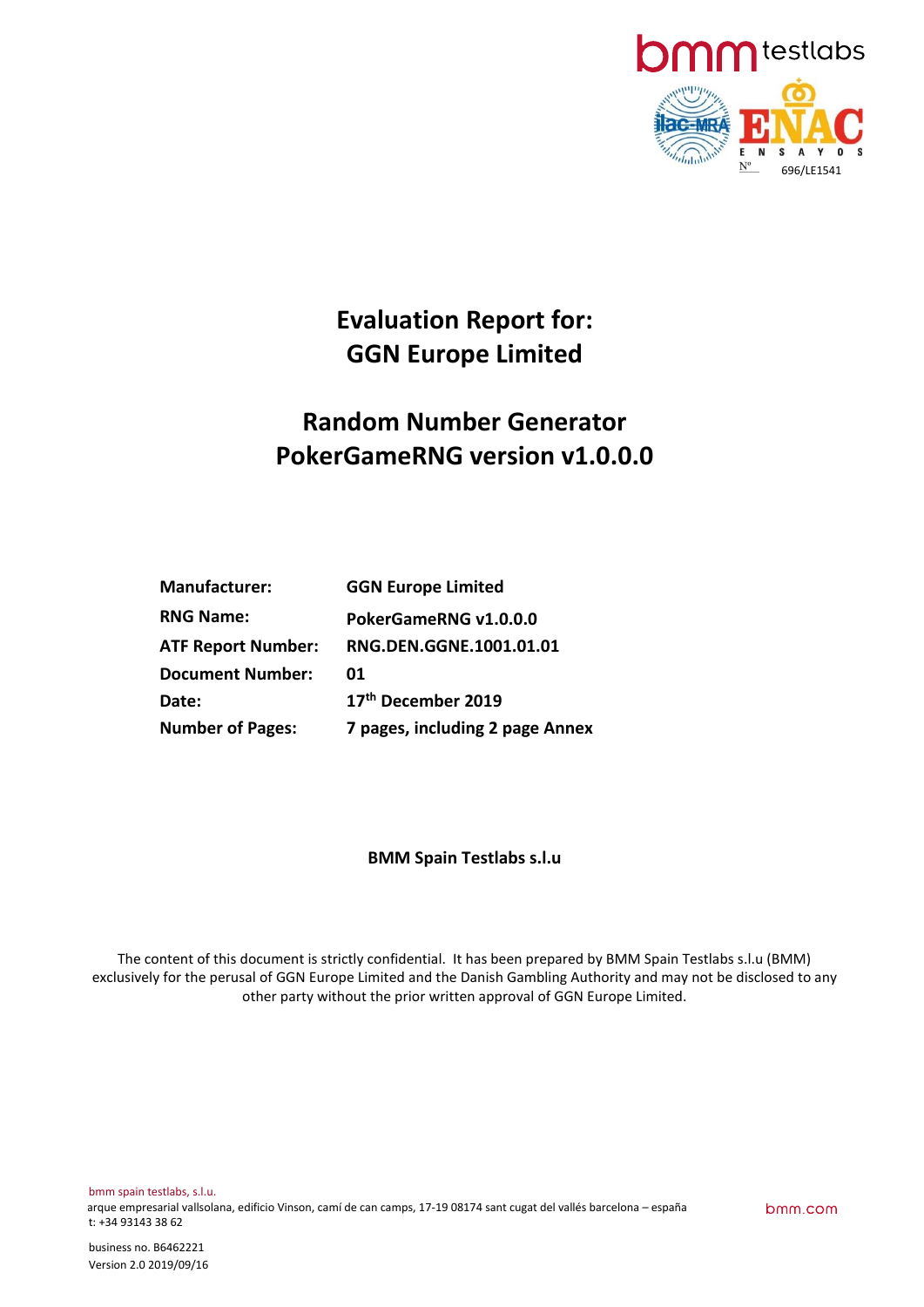# **EVALUATION REPORT**

| <b>Client name &amp; Address:</b><br><b>Client Reference Number:</b> | <b>GGN Europe Limited</b><br>Level 3, Suite No. 2112,<br>Tower Business Centre,<br>Tower Street, Swatar,<br>BKR 4013, Malta.<br>Client Submission Letter Dated 15 November 2019 |
|----------------------------------------------------------------------|---------------------------------------------------------------------------------------------------------------------------------------------------------------------------------|
| <b>Testing dates:</b>                                                | Start date: 15 November 2019<br>End date: 12 December 2019                                                                                                                      |
| <b>Product / Game Description:</b>                                   | PokerGameRNG<br>V1.0.0.0<br><b>RNG</b><br>SIGNATURES: See paragraph 4                                                                                                           |
| <b>Test Category:</b>                                                | Category 0                                                                                                                                                                      |
| <b>Jurisdictions Recommended:</b>                                    | Denmark                                                                                                                                                                         |
| <b>Technical Standard used for</b><br><b>Evaluation:</b>             | SCP.01.03.EN.1.1. Testing Standards for Online Casino<br>(TS)                                                                                                                   |
| Location where test was performed:                                   | BMM Spain Testlabs, s.l.u.<br>Parque Empresarial Vallsolana, Edificio Vinson<br>Camí de Can Camps, 17-19<br>08174 Sant Cugat del Vallés<br>Barcelona - España                   |
| Location where report was issued:                                    | BMM Spain Testlabs, s.l.u.<br>Parque Empresarial Vallsolana, Edificio Vinson<br>Camí de Can Camps, 17-19<br>08174 Sant Cugat del Vallés<br>Barcelona - España                   |
| Conclusion:                                                          | <b>PASS</b>                                                                                                                                                                     |
| <b>BMM Reference Number:</b>                                         | GGNE.1001                                                                                                                                                                       |
| <b>Method/Procedures used:</b>                                       | EURAF-SPA-MO-41 v.2.7                                                                                                                                                           |
| Consultant(s):                                                       | Enric Ferrés                                                                                                                                                                    |

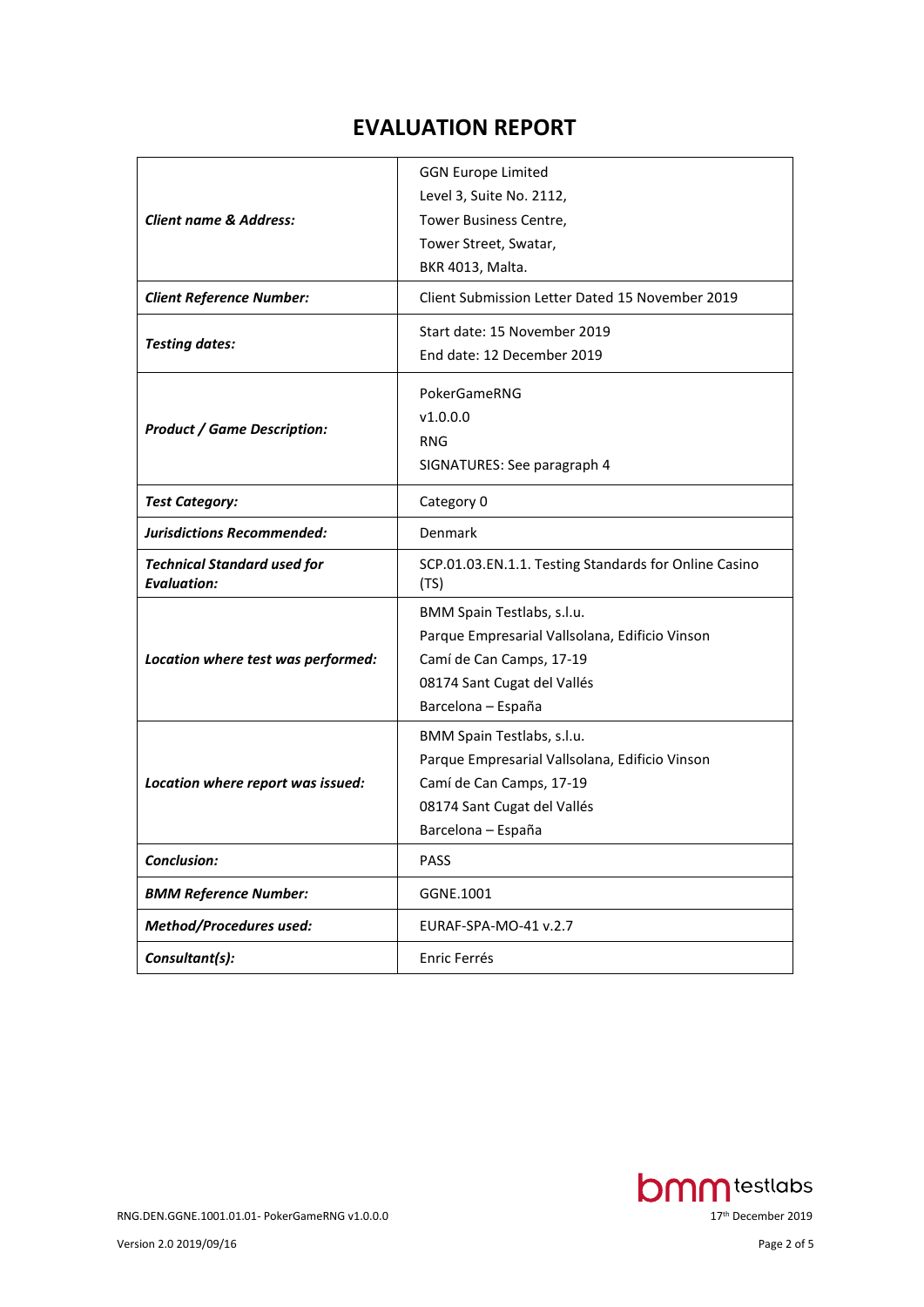### **1 PURPOSE OF EVALUATION**

GGN Europe Limited has requested BMM to evaluate the random number generator (RNG) PokerGameRNG against the jurisdiction of Denmark.

#### **2 DESCRIPTION OF RNG**

The RNG is based on the Windows CryptoGenRandom, which is a generally recognized RNG.

#### **3 BMM EVALUATION PERFORMED**

BMM examined the RNG source code and performed statistical tests on the output from the RNG. The relevant file(s) used are listed in the section 4.

#### **3.1 Source Code Review**

The following sections describe the implementation of the RNG in the source code.

#### **3.1.1 SEEDING**

Seeded internally. The RNG is cryptographically strong and the reseeding method is not required to avoid predictability.

#### **3.1.2 CYCLING**

The RNG doesn't cycle, and the sequences are not reproducible.

#### **3.1.3 SCALING**

Scaling method does not introduce bias.

#### **3.1.4 UNPREDICTABILITY**

The RNG is cryptographically secure.

#### **3.2 Statistical Testing**

Statistical tests were performed on the output from the RNG. Raw output from the RNG was subjected to a range of tests in the Empirical, Diehard and NIST test suites. Appendix A describes the tests run in each test suite.

Each test tests the hypothesis that the RNG is a random source of numbers. A "p-value" is produced for each test run, which is the probability that a truly random process would produce the same or a more extreme result. Pvalues are expected to be uniformly distributed between 0 and 1. Each test is performed at least 100 times, and the p-values for each test are evaluated using an Anderson-Darling test. This produces a single p-value, which is the probability that the individual p-values have been produced from a uniform distribution.

Finally, the p-values from each test in the same test suite are combined using the Holm-Bonferroni method to provide an overall p-value. This process adjusts each p-value to ensure that the overall probability of accepting the RNG as random matches the confidence interval used. The overall p-value, equal to the minimum of the adjusted p-values, is compared to a specific alpha value to determine if the RNG is accepted or rejected as being random for a specific confidence interval.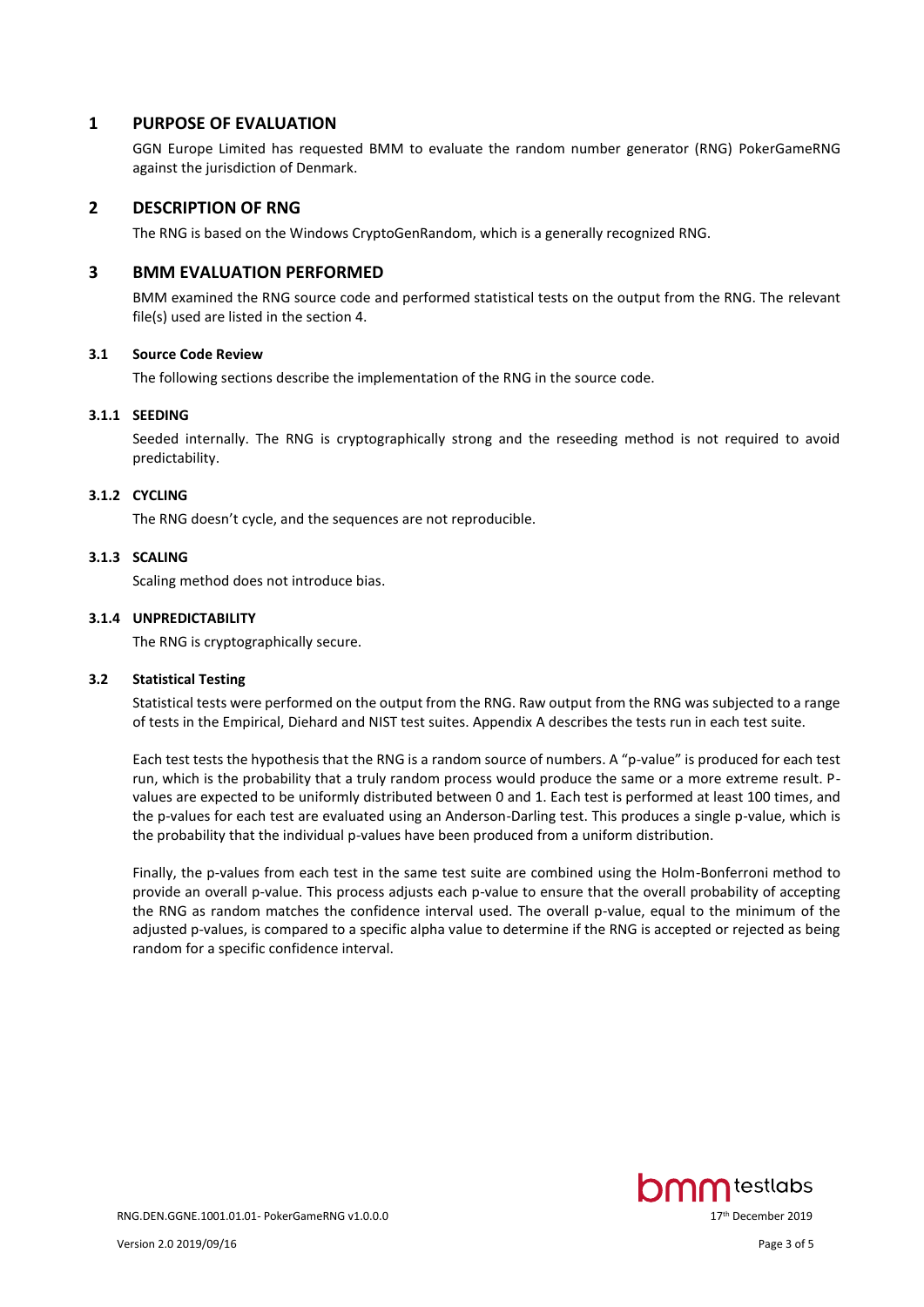#### **Empirical Tests**

| Test                           | <b>P-values</b> | 95% Confidence | 99% Confidence |
|--------------------------------|-----------------|----------------|----------------|
| <b>Frequency Test</b>          | 0.703581        | <b>PASS</b>    | <b>PASS</b>    |
| <b>Serial Correlation Test</b> | 1.000000        | <b>PASS</b>    | <b>PASS</b>    |
| <b>Runs Test</b>               | 0.703581        | <b>PASS</b>    | <b>PASS</b>    |
| Gap Test                       | 1.000000        | <b>PASS</b>    | <b>PASS</b>    |
| <b>Coupon Collector Test</b>   | 1.000000        | <b>PASS</b>    | <b>PASS</b>    |
| Subsequences Test              | 0.463335        | <b>PASS</b>    | <b>PASS</b>    |
| <b>Poker Test</b>              | 1.000000        | <b>PASS</b>    | <b>PASS</b>    |
| <b>Overall</b>                 | 0.463335        | <b>PASS</b>    | <b>PASS</b>    |

Conclusion: The RNG is **ACCEPTED** as random at the 95% confidence interval. Conclusion: The RNG is **ACCEPTED** as random at the 99% confidence interval.

#### **Diehard Tests**

| Test                          | <b>P-values</b> | 95% Confidence | 99% Confidence |
|-------------------------------|-----------------|----------------|----------------|
| Binary Rank 32x32 Test        | 1.000000        | <b>PASS</b>    | <b>PASS</b>    |
| Binary Rank 6x8 Test          | 0.626723        | <b>PASS</b>    | <b>PASS</b>    |
| <b>Birthday Spacings Test</b> | 1.000000        | <b>PASS</b>    | <b>PASS</b>    |
| <b>Bitstream Test</b>         | 0.669930        | <b>PASS</b>    | <b>PASS</b>    |
| Count The 1's Stream Test     | 1.000000        | <b>PASS</b>    | <b>PASS</b>    |
| Count The 1's Specific Test   | 1.000000        | <b>PASS</b>    | <b>PASS</b>    |
| <b>Runs Test</b>              | 1.000000        | <b>PASS</b>    | <b>PASS</b>    |
| Squeeze Test                  | 1.000000        | <b>PASS</b>    | <b>PASS</b>    |
| Overall                       | 0.626723        | <b>PASS</b>    | <b>PASS</b>    |

Conclusion: The RNG is **ACCEPTED** as random at the 95% confidence interval. Conclusion: The RNG is **ACCEPTED** as random at the 99% confidence interval.

### **NIST Tests**

| Test                                       | P-values | 95% Confidence | 99% Confidence |
|--------------------------------------------|----------|----------------|----------------|
| Approximate Entropy Test                   | 1.000000 | <b>PASS</b>    | <b>PASS</b>    |
| <b>Block Frequency Test</b>                | 1.000000 | <b>PASS</b>    | <b>PASS</b>    |
| <b>Cumulative Sums Test</b>                | 1.000000 | <b>PASS</b>    | <b>PASS</b>    |
| Discrete Fourier Transform Test            | 1.000000 | <b>PASS</b>    | <b>PASS</b>    |
| <b>Frequency Test</b>                      | 1.000000 | <b>PASS</b>    | <b>PASS</b>    |
| Linear Complexity Test                     | 1.000000 | <b>PASS</b>    | <b>PASS</b>    |
| Longest Run of Ones Test                   | 1.000000 | <b>PASS</b>    | <b>PASS</b>    |
| Non-Overlapping Template Matchings Test    | 1.000000 | <b>PASS</b>    | <b>PASS</b>    |
| <b>Overlapping Template Matchings Test</b> | 1.000000 | <b>PASS</b>    | <b>PASS</b>    |
| <b>Random Excursions Test</b>              | 1.000000 | <b>PASS</b>    | <b>PASS</b>    |
| <b>Random Excursions Variant Test</b>      | 1.000000 | <b>PASS</b>    | <b>PASS</b>    |
| Rank Test                                  | 1.000000 | <b>PASS</b>    | <b>PASS</b>    |
| <b>Runs Test</b>                           | 1.000000 | <b>PASS</b>    | <b>PASS</b>    |
| <b>Serial Test</b>                         | 1.000000 | <b>PASS</b>    | <b>PASS</b>    |
| Universal Test                             | 1.000000 | <b>PASS</b>    | <b>PASS</b>    |
| Overall                                    | 1.000000 | <b>PASS</b>    | <b>PASS</b>    |

Conclusion: The RNG is **ACCEPTED** as random at the 95% confidence interval. Conclusion: The RNG is **ACCEPTED** as random at the 99% confidence interval.

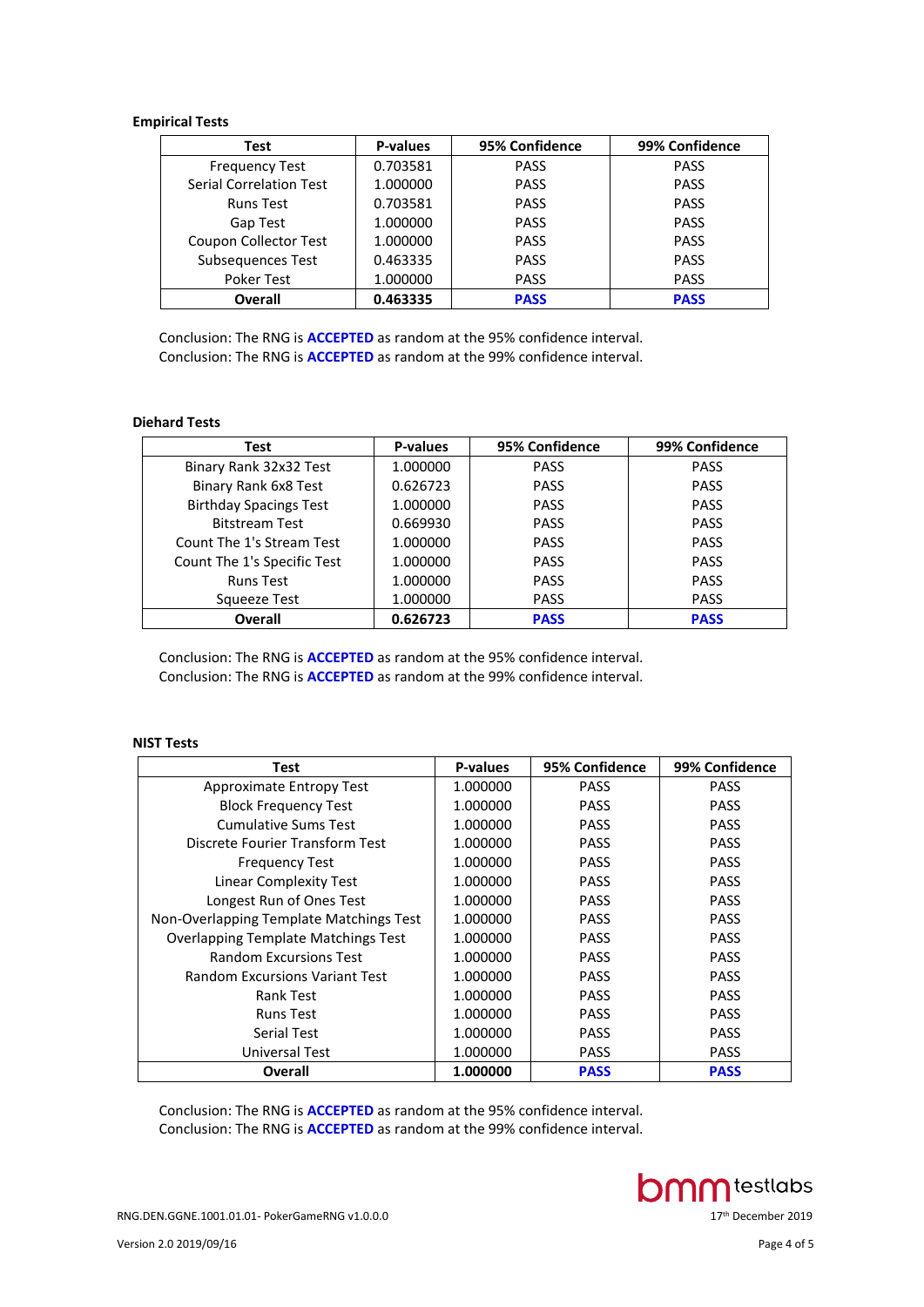#### **3.3 Additional Tests**

#### **3.3.1 MONITORING**

The output of the RNG is continuously monitored and checked against the valid range for each game. When an RNG failure is detected, the internal monitoring system triggers an alarm and the game table that is affected by the RNG failure is locked.

#### **3.3.2 MAXIMUM LOAD**

BMM has generated random samples in the maximum load state on the GGNE RNG Service. Statistical tests were performed on the outputs obtained. The results of the statistical tests done indicates that the RNG performs consistently within the maximum load state.

# **4 SOURCE CODE FILES**

The following file(s) are used by the RNG. The signatures provided are generated using SHA1.

| <b>Files</b>   | <b>SHA1</b>                              |
|----------------|------------------------------------------|
| Rhyme.Core.dll | FA5DD021A77B7411997C71711057687AEAA3989C |
| Deck.cs        | EE41FD3E3D97CE610861A429BBA409C1C498F6CE |
| IDeck.cs       | AEBE8589BB63A235D9A3C1897E14C0E4647C0D98 |

# **5 ADDITIONAL INFORMATION/OBSERVATIONS**

N/A

# **6 CONCLUSION**

Accordingly, from the test results<sup>1</sup> obtained from the testing performed and results obtained, BMM Spain Testlabs s.l.u confirms that the item submitted under test conforms to all the relevant Denmark requirements described in the Scope section.

Yours faithfully,



**Director of iGaming Operations EURSAM** Francesco Bianchi

MARIO ZILEVSKI Firmado digitalmente por MARIO ZILEVSKI Fecha: 2019.12.17 15:24:44 +01'00'

**Director of Technical Services - Europe** Mario Zilevski

*<sup>1</sup> The results included in this document are referred exclusively to the sampled tested, such as it is described in the corresponding section.*



RNG.DEN.GGNE.1001.01.01- PokerGameRNG v1.0.0.0 17

Version 2.0 2019/09/16 Page 5 of 5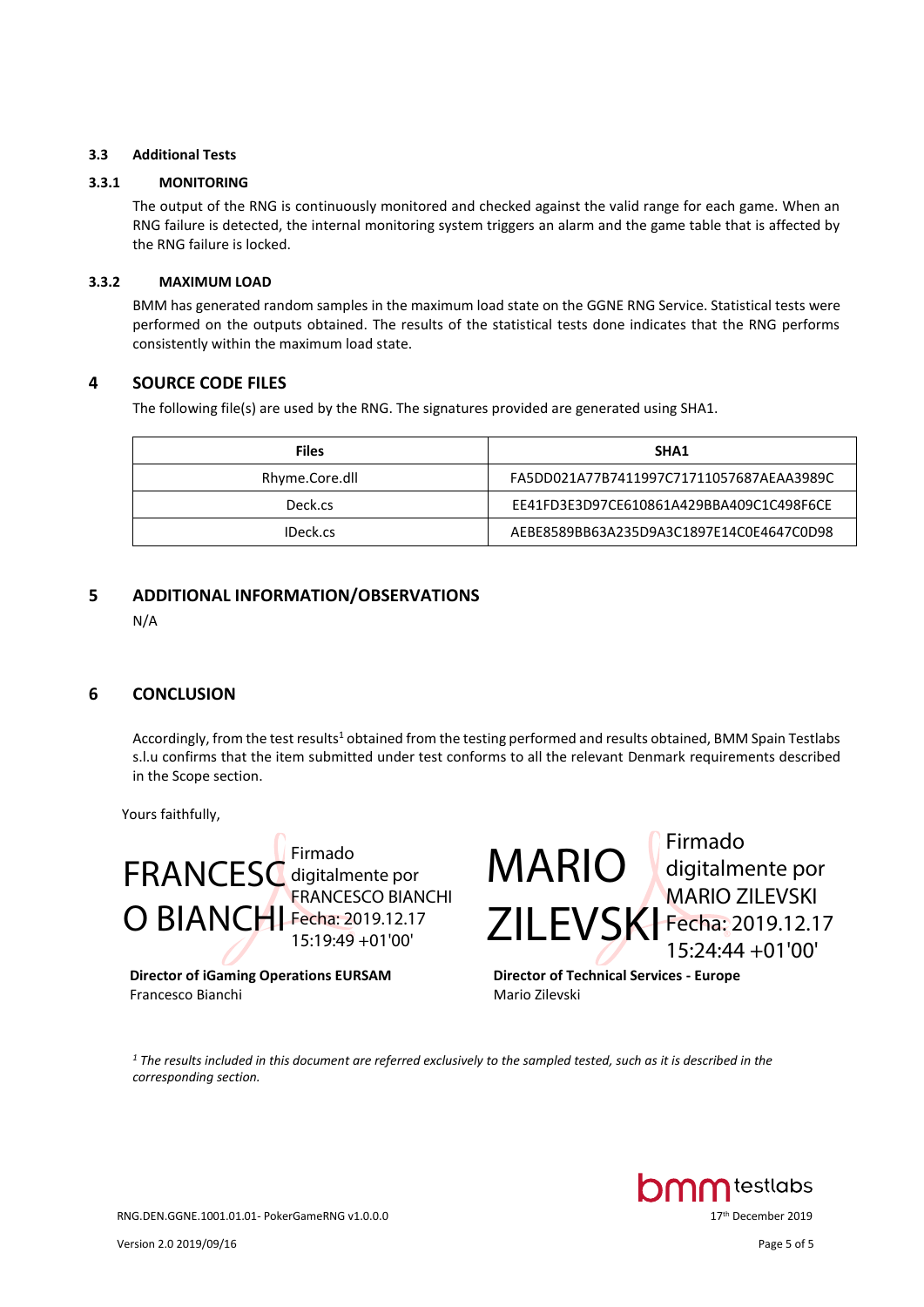# **APPENDIX A STATISTICAL TESTS**

The following tests were used to test the statistical properties of the RNG.

#### **A. EMPIRICAL TESTS**

The Empirical Tests are based on the tests described by Donald Knuth in The Art of Computer Programming Volume 2: Seminumerical Algorithms (1968, revised in 1997). They test sequences of numbers scaled to specific ranges.

| <b>Frequency Test</b>          | Counts of each number occurring across the sample set.                                  |
|--------------------------------|-----------------------------------------------------------------------------------------|
| <b>Serial Correlation Test</b> | Counts of non-overlapping groups of numbers occurring together. Group sizes of two,     |
|                                | three, and four are tested separately.                                                  |
| <b>Runs Test</b>               | Counts of ascending and descending sequences of numbers. Note that this is a            |
|                                | different test to the Runs Test in the Diehard and NIST Tests.                          |
| Gap Test                       | Counts of the size of gaps between successive occurrences of a given number. Each       |
|                                | number in the range is tested separately.                                               |
| <b>Coupon Collector Test</b>   | Counts of sequence lengths required to complete a full set of each number in the        |
|                                | range.                                                                                  |
| Subsequences Test              | Similar to the Serial Correlation Test for pairs of numbers, except looking at numbers  |
|                                | separated by a specific gap. Step sizes of 5, 10, 15, and 20 are tested separately.     |
| Poker Test                     | The sequence is split into groups of five. The number of unique values in each group is |
|                                | counted.                                                                                |

#### **B. DIEHARD TESTS**

The Diehard Tests are based on the test suite published by George Marsaglia in 1995. They test sequences of raw binary output from the RNG.

| Binary Rank 32x32 Test        | Matrices are created using 32 32-bit words. The ranks of the resulting matrices      |
|-------------------------------|--------------------------------------------------------------------------------------|
|                               | are counted.                                                                         |
| Binary Rank 6x8 Test          | Same as the Binary Rank 32x32 Test, except each matrix is formed using 6 values,     |
|                               | each taking 8 bits from successive 32-bit words with a specific offset. All possible |
|                               | offsets are tested separately.                                                       |
| <b>Birthday Spacings Test</b> | 26-bit values are taken from successive 32-bit words with a specific offset. The     |
|                               | values are sorted, and the spacings between them calculated. The number of           |
|                               | spacings of the same size are counted. All possible offsets are tested separately.   |
| <b>Bitstream Test</b>         | Blocks of 2^18 values are treated as a stream of overlapping 20-bit values. The      |
|                               | number of possible 20-bit values that are not found in each block is counted.        |
| Count The 1's Stream Test     | 8-bit values are taken and assigned a "letter" based on the number of one's          |
|                               | appearing in the binary representation of each value. Overlapping groups of 5        |
|                               | "letters" are counted.                                                               |
| Count The 1's Specific Test   | Similar to the Count The 1's Stream Test, except 8-bit values are taken from         |
|                               | successive 32-bit words with a specific offset. All possible offsets are tested      |
|                               | separately.                                                                          |
| <b>Runs Test</b>              | Counts sequences of increasing and decreasing 32-bit words. Note that this is a      |
|                               | different test to the Runs Test in the Empirical and NIST Tests.                     |
| Squeeze Test                  | A value of 2^31 is repeatedly multiplied by 32-bit words, dividing by 2^32 and       |
|                               | taking the ceiling of the result each time. The number of successive words that      |
|                               | are required to reduce the value down to 1 is counted. The value is reset to 2^31    |
|                               | and the process is repeated.                                                         |

#### **C. NIST TESTS**

The NIST Tests are based on the suite of tests released by the National Institute of Standards and Technology in Special Publication 800-22, Revision 1a (revised April 2010). They test sequences of raw binary output from the RNG.